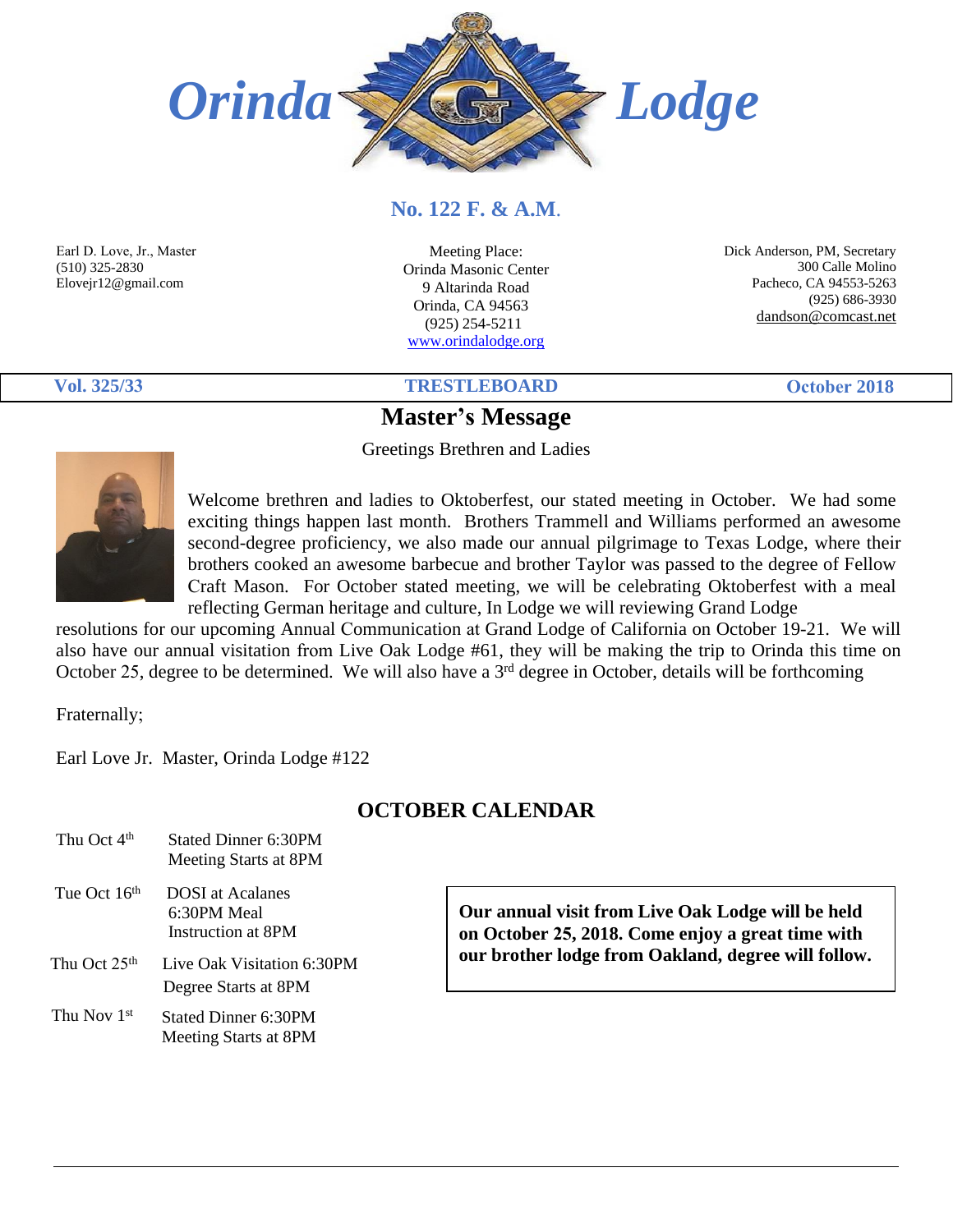# **From the West**

Ladies and brethren.



I hope everyone had a great summer and had an opportunity to spend time with friends and family. Being an air conditioning contractor myself the summer is a very busy time for me and I do not have the luxury to take much time off work during the summer and I apologize for not contributing my article to The Trestle Board for the last several months. In preparation for the Oriental chair next year, if I am in fact elected, there are a couple of items I would like to bring to everyone's attention.

Firstly, our annual crab feed which has always been a hugely successful event and biggest fundraiser for the Job's Daughters in addition to an overall fantastic evening, as anyone who has attended knows, is in need of a new leader. Wor. Greg Bloom who has spearheaded this event for decades feels it is time to "pass the torch". Many thanks for everything you do for Orinda Lodge Wor. Bloom.

I will do everything within my power to make sure we continue this annual tradition; however, I feel I may be unable to pull it off by myself due to my work situation. Wor. Bloom is offering his experience with hosting this event to provide in assisting with quantities of food needed and purveyor contacts. I can certainly help with food preparation and we have a faithful crew of volunteer's who set up the dining room year after year, "you know who you are", thank you.

If someone or a group would be willing to do the majority of the shopping, get it to the lodge and facilitate in managing the event please get in touch with me. My contacts are on the back page. All food and supply costs will be reimbursed by the lodge. I am confident that, with a little help, we can continue this worthwhile event. On another note, our Treasurer, Bro. Ron Palmer, in an effort to pursue his philanthropic endeavors, has decided to relinquish his position as Treasurer. Therefore, I am seeking any Master Mason who may be interested in taking on this duty. Please contact me.

All the best.

Sean Mergy, SW



The Craft

Masonry as a Privilege and Path to Enlightenment

In Masonry, "…there exists a large number of Brethren who feel their membership in the craft to be a privilege which has brought them into the presence of something greater than they know, and that enshrines a purpose and that could unfold a message deeper than they at present realize." This is the true essence of Masonry.

There are also those Brethren who see their initial three degrees and the symbolic messages presented in them as the pinnacle of their Masonic journey, viewing Masonry in this manner is a fallacy.

Masonry as a science, is more akin to the analogy of an onion rather than that of an orange. This is exemplified by the fact that, in peeling an orange, once you have stripped away the initial layer, the fruit or heart of the orange is right there, before your eyes ready to be consumed and enjoyed. But, when peeling an onion, after removing the initial layer, there are a multitude of succeeding layers that must be stripped away before it's heart is revealed to you.

So it is in Masonry, as your initial three degrees are no more than the  $1<sup>st</sup>$  or outer layer of Masonic understanding, whereby further light in Masonry can only be revealed to you by your peeling away the subsequent layers of "Truth" and "Light

*Continued on pg3*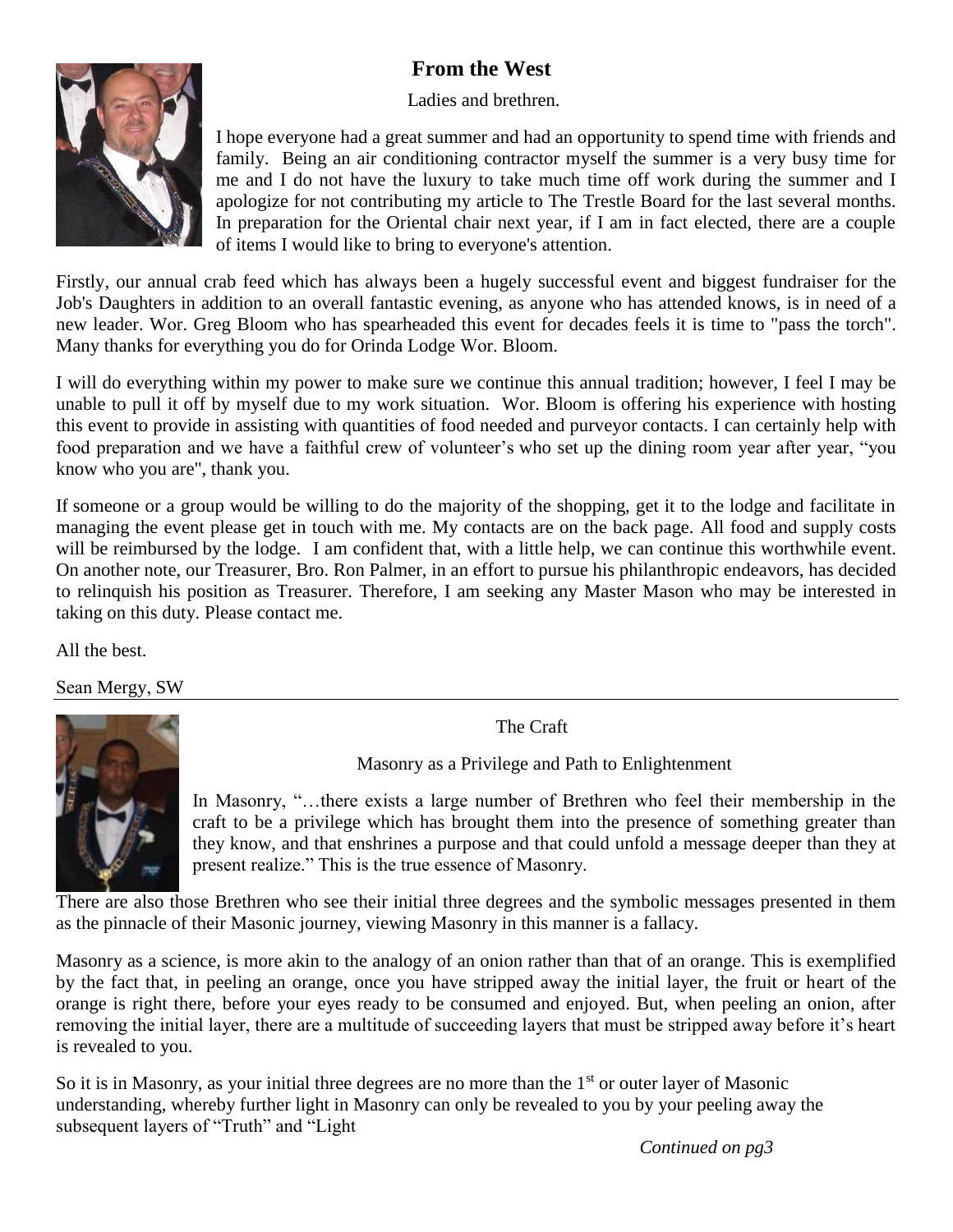#### *Continued from pg2*

It is incumbent upon every Mason to "peel away" these remaining layers, in search of true Masonry and it's deeper secrets, in a sense the "heart" of Masonry. Every Mason must make this journey alone, appreciating the privilege that has been bestowed upon him, while perpetually searching along the path to true enlightenment.

"For in the last resource, no one can communicate the deeper things in Masonry to another. Every man must discover and learn them for himself."

Fraternally;

Kendal Mason, JW

#### **October Birthdays**

3 Allan C. Ferguson 7 Edward P. Margherio PM 10 George R. Bargman 14 William Gracey 21 Norris H. Boren 21 Philip R. Henry 22 Saleh S. Khashabi 29 Guss Annan 29 Judd W. Leonard

#### **Message from Editor**

Ladies and Brethren of Orinda Lodge

I welcome you to submit Articles for the TB, sometimes we find ourselves with extra space and in need of articles to fill those spaces. I can't promise you that article will get in the month you submit it, but I will keep them and put them in when there is space for them.

We are also looking for someone the take over the Accents portions of the Trestleboard, Holly Carter was our last Accents person and now we are in need of a new one. If you are interested, please contact me prior to Oct  $20<sup>th</sup>$  so that I can get your contact info into the trestleboard.

Thank you all for your time

Vic Vickers, PM

## **2018 LODGE OFFICERS**

| <b>Master</b>         | Earl Love Jr.                                |
|-----------------------|----------------------------------------------|
|                       | (510) 325-2830 eloveir@hotmail.com           |
| <b>Senior Warden</b>  | <b>Sean Mergy (Danica)</b>                   |
|                       | (925) 766-6881 s.mergy@comcast.net           |
| Junior Warden         | <b>Kendal Mason</b>                          |
|                       | (415) 571-0524 kdms1@yahoo.com               |
| Treasurer             | <b>Ronald Palmer</b>                         |
| Secretary             | Dick Anderson, PM                            |
|                       | Fax (925) 254-3990 Home (925) 686-3930       |
|                       | Toll free (888) 671-4221 dandson@comcast.net |
| Chaplain              | Mickey M. Ganitch, PM (Barbara)              |
|                       | (510) 352-1257 mbganitch@earthlink.net       |
| <b>Senior Deacon</b>  | Ed Lana (Diana)                              |
|                       | (925) 676-7811ed122@edlana.com               |
| <b>Junior Deacon</b>  | <b>Guss Annan (Nancy)</b>                    |
|                       | (559) 270-4445 gusanan@gmail.com             |
| <b>Senior Steward</b> | <b>Michael Gooding</b>                       |
|                       | $(510)$ 660-7388 mmmgoodin@yahoo.com         |
| <b>Junior Steward</b> | <b>Mick Finen</b>                            |
|                       | $(415) 810 - 8060$                           |
| <b>Marshal</b>        | <b>John Densem</b>                           |
|                       | (925) 993-8052 Johnawdensem@gmail.com        |
| Organist              | William O. Richmond, PM (Bonnie)             |
|                       | (510) 531-5078 brich1011@sbcglobal.net       |
| Tiler                 | <b>Michael I. Malliarys</b>                  |
|                       | (510) 338-8250 mmaliar@hotmail.com           |
| Officers' Coach       | Donald E. Weisse, Jr., PM (Pat)              |
|                       | $(510) 534 - 8377$                           |
| Officers' Coach       | Cary Carlson, PM (Lynne)                     |
|                       | (925) 360-2716 caryorinda122@gmail.com       |
| <b>305th District</b> | <b>Greg Thompson, PM</b>                     |
| <b>Inspector</b>      | (510) 215-1592 gregthompson7@yahoo.com       |
| <b>Building Mgr.</b>  | <b>Katie Pintado</b>                         |
|                       | (925) 818-2884 rentorindalodge@gmail.com     |
| <b>Trestleboard</b>   | Vic Vickers, PM                              |
|                       | (510) 393-8811 vic@vickers1.com              |
| Webmaster             | <b>Mick Finen</b>                            |
|                       | $(415) 810 - 8060$                           |

#### **Orinda Hall Association Board**

| President                      | <b>Cary Carlson, PM</b> |
|--------------------------------|-------------------------|
| <b>Vice President</b>          | <b>Gary Peare, PM</b>   |
| <b>Chief Financial Officer</b> | Ed Lana Jr.             |
| Secretarv                      | <b>Ben Bloom</b>        |
| <b>Members:</b>                |                         |
| Larry P. Becker, PM            | Alan Miller, PM         |
| <b>Sean Mergy</b>              | Vic C. Vickers, PM      |
| <b>Mike Gooding Greg</b>       | (E) Earl Love Jr. WM    |
| Bloom, PM                      |                         |

#### **Orinda Lodge #122 Trustees**

**Chairman 11/2019**

| Larry P. Becker, PM      | 11/2019 |
|--------------------------|---------|
| Tom Steig, PM            | 11/2021 |
| <b>Henry Gannett, PM</b> | 11/2020 |
| Greg Bloom, PM           | 11/2019 |
| Tom Kavishi, PM          | 11/2018 |